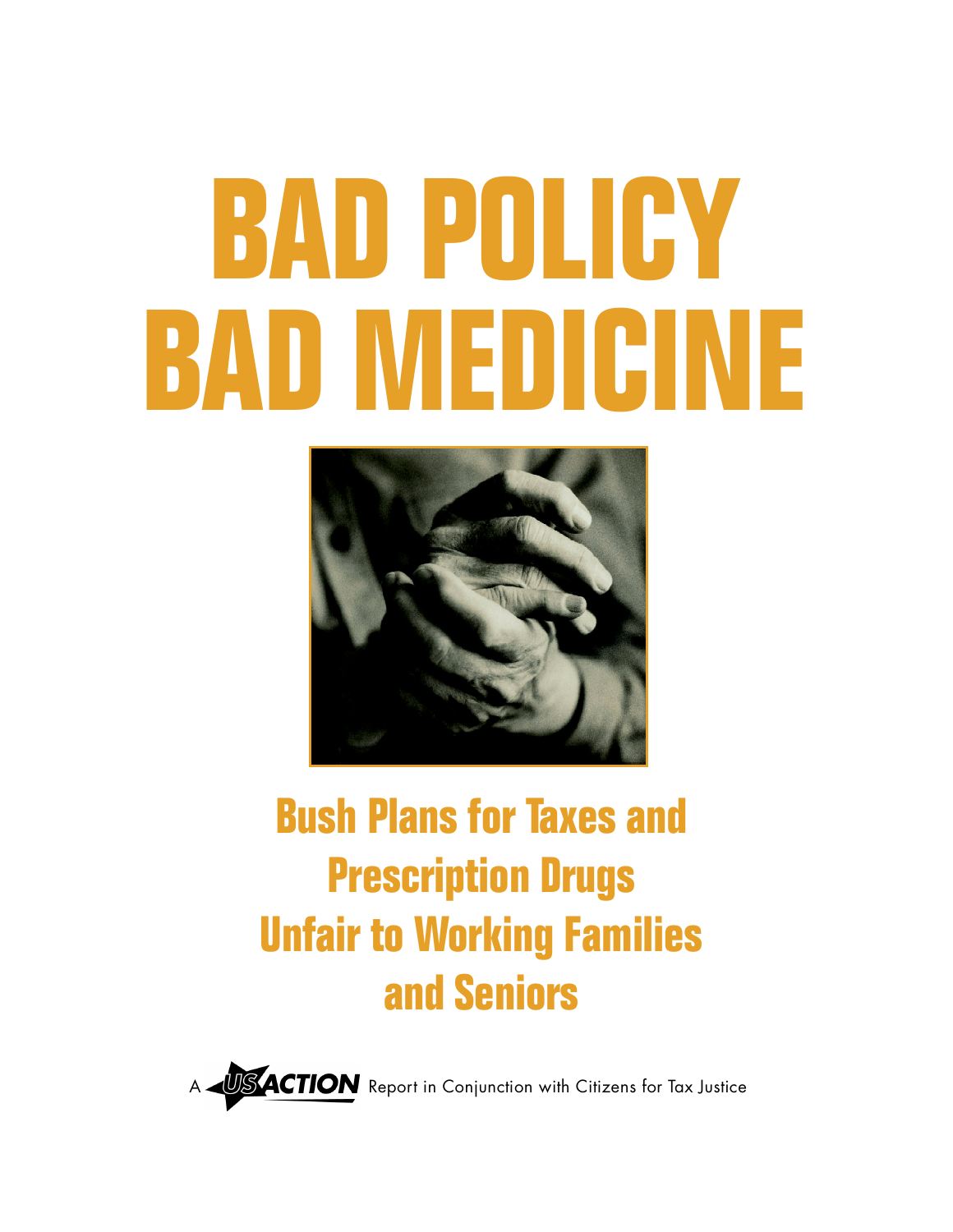# Bad Policy, Bad Medicine:

Bush Plans for Taxes and Prescription Drugs **Unfair** To Working Families and Seniors

February 2001

By: Robert S. McIntyre, Citizens for Tax Justice Wendy J. Ray, USAction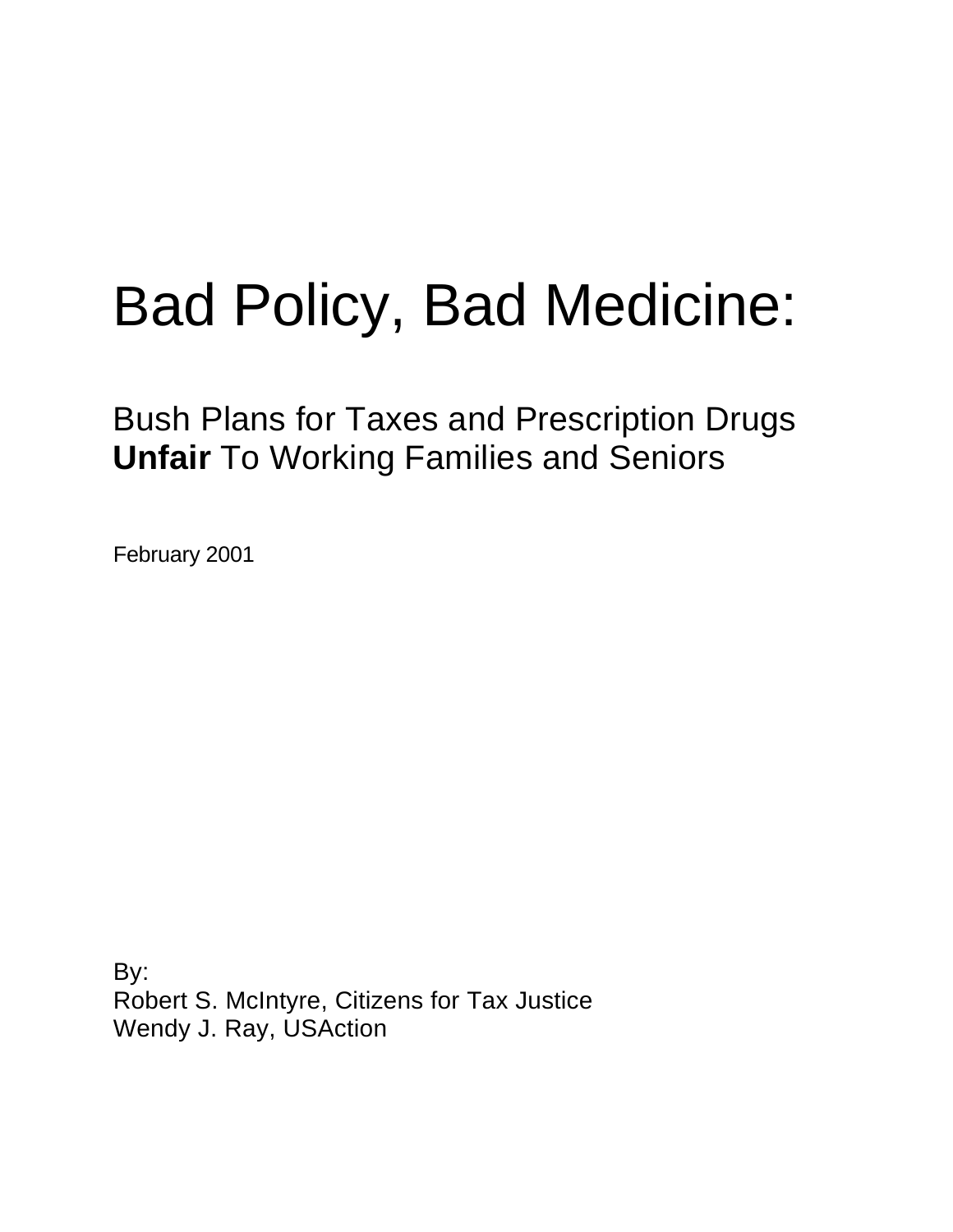## **Acknowledgements**

Thanks to the Nathan Cummings Foundation, The Shefa Fund, the Unitarian Universalist Veatch Program, the American Federation of State, County and Municipal Employees, the Service Employees International Union and the National Committee to Preserve Social Security and Medicare for their support of this report and its distribution. This report was produced in conjunction with the USAction Education Fund, a 501(c)(3) non-partisan research and technical assistance organization. Thanks also to Wendy Chamberlain for valuable graphic assistance and to Brian O'Day for administrative and much other help.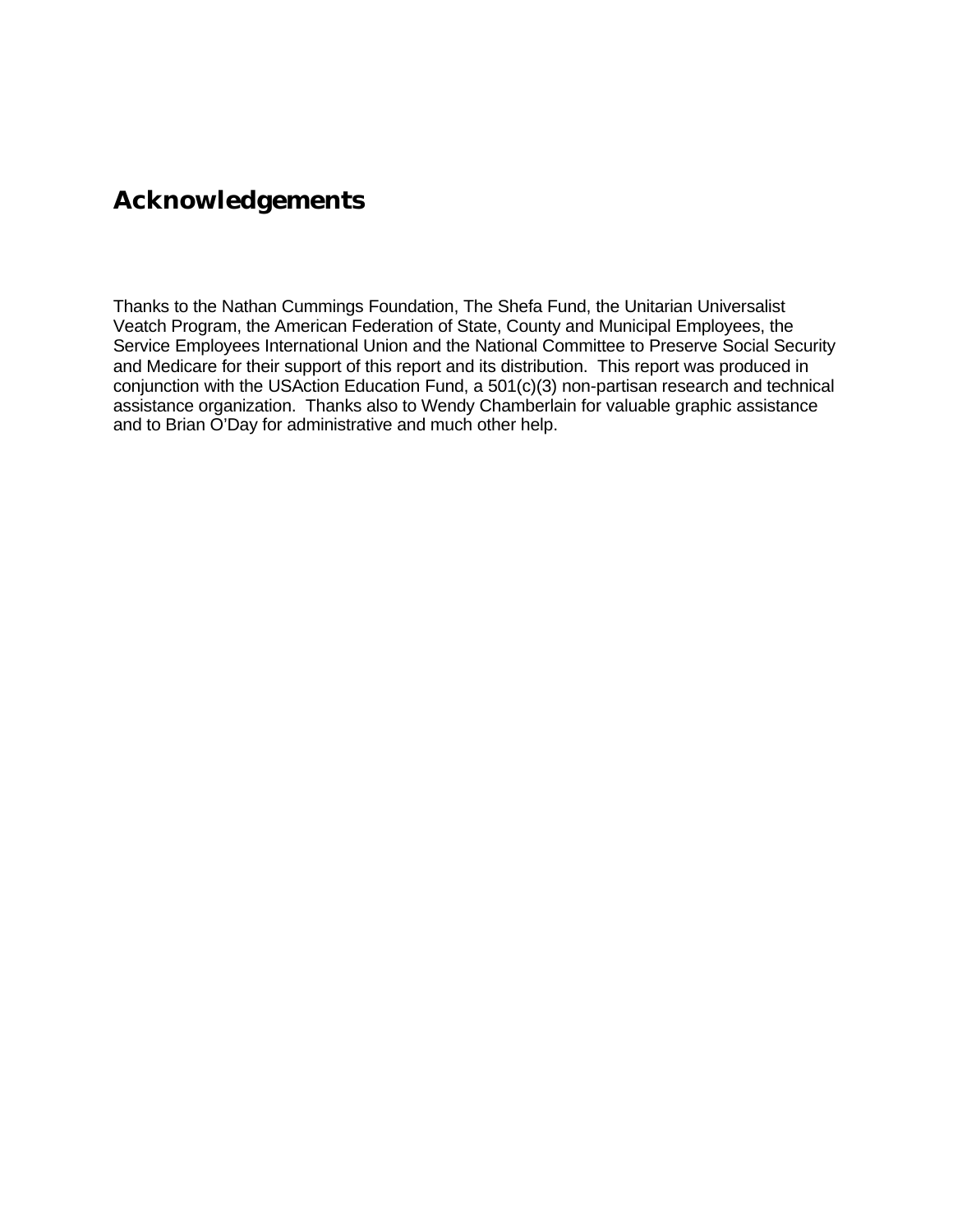### **Bad Policy, Bad Medicine**

Bush Plans for Taxes and Prescription Drugs Unfair To Working Families and Seniors

#### **I. Executive summary**

America's seniors are the primary victims of skyrocketing drug costs – they disproportionately lack prescription drug coverage and are among the only people who are forced to pay retail prices for prescriptions. As pharmaceuticals are increasingly being used for prevention and treatment, the average cost per prescription has also increased faster than the overall consumer price index and the indices for other basic necessities. In the last decade, though older Americans, on average, saw some growth in their incomes, this growth has not been enough to keep pace with skyrocketing drug prices. The squeeze on household budgets was even greater for seniors whose income was stagnant or grew more slowly than average. Older Americans at all income levels are forced to make difficult choices between prescription drugs and other necessities.

 Against this backdrop of real need among America's seniors, President Bush has introduced a tax cut that will drain essential federal funding needed to pay for a comprehensive Medicare prescription drug benefit for all seniors. While President Bush asserts that the "average" family would receive a tax cut of \$1,600, this claim is false. Nine out of ten taxpayers would receive less than \$1,600 in tax cuts; 27 percent would receive no tax cut at all. The typical single taxpayer would get only \$249 a year from the Bush plan, even when it is fully in place in 2008; the typical couple would save \$1,028; and overall, the median tax cut would be only \$453. But the President is giving a massive tax-cut windfall to the wealthiest one percent of Americans – people who, on average, earn more than one million dollars annually.<sup>1</sup>

<sup>1</sup> Source: Citizens for Tax Justice.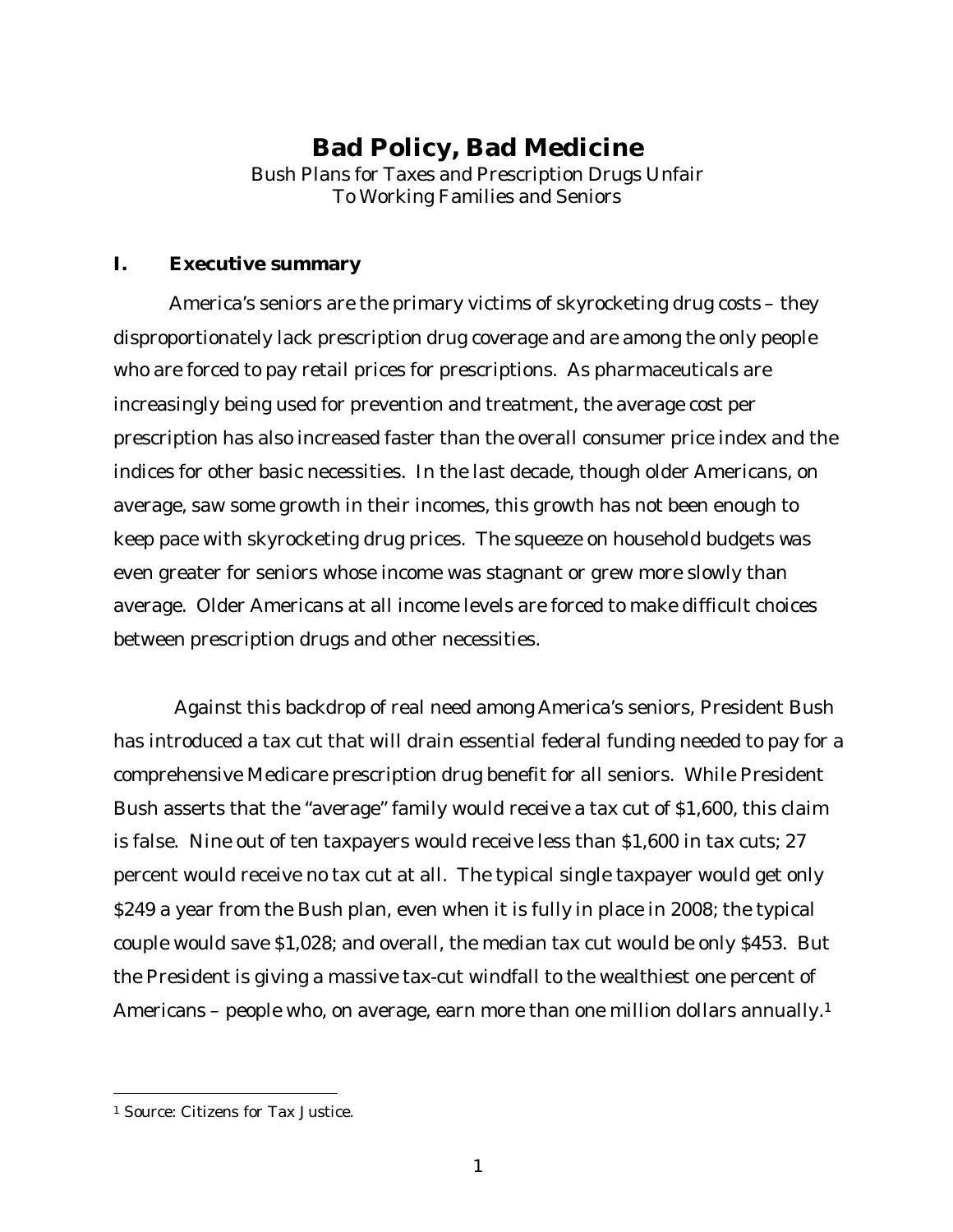Over ten years, the Bush tax cuts to the best-off one percent would total \$774 billion. That amount, plus the ten-year cost of Bush's inadequate "Immediate Helping Hand" drug proposal, is equal to more than what it would take to pay for a truly comprehensive prescription drug plan for seniors. While Bush's drug proposal would provide coverage only to the one percent of Medicare beneficiaries who spend over \$6,000 per year out of pocket and fails to address the high cost of prescription drugs, a comprehensive Medicare prescription drug benefit would build on a successful and reliable system, cover all seniors and be able to negotiate lower prices using its vast purchasing power.

In evaluating the Bush tax proposal, Congress and the public face a stark choice: Does America need a huge tax cut for the very wealthiest or would we prefer a comprehensive prescription drug plan for seniors?

The Bush tax proposal and drug plan are bad policy. The drug plan hardly helps any seniors. The tax plan unfairly prioritizes givebacks to those who do not need help over preserving federal funding for meeting the needs of seniors and working families who are caring for elderly parents. The resources spent on these misguided proposals combined could pay for a much needed program – a comprehensive Medicare prescription drug benefit for all seniors.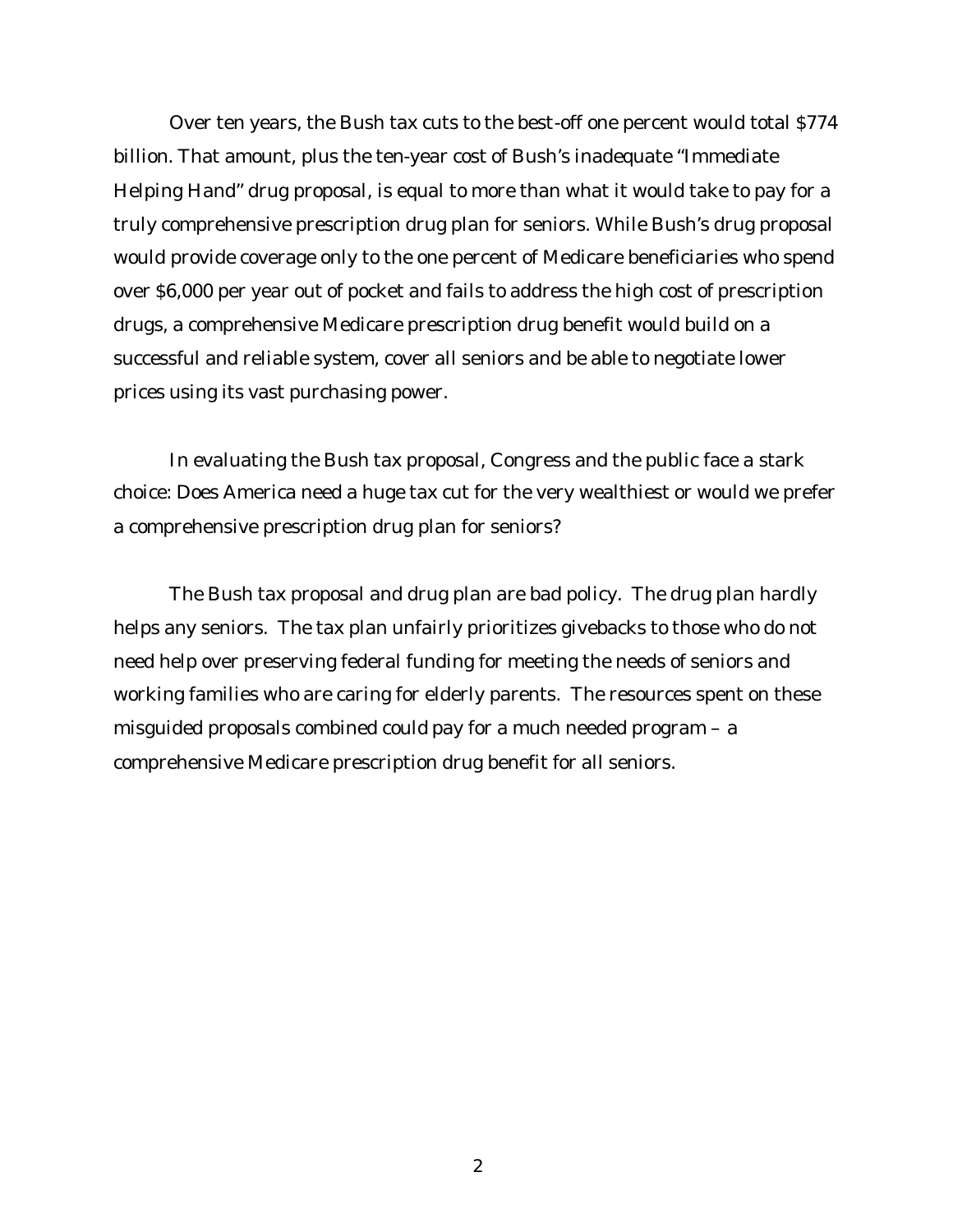#### **II. Need for prescription drugs under Medicare**

For America's seniors, the cost of prescription drugs is an increasingly significant financial burden. When Medicare was first enacted in 1965, pharmaceutical therapies were not as common as they are now. However, today, they are a primary form of medical care, and they often substitute or reduce the need for other costly medical services. Eighty percent of seniors use at least one prescription drug ever day.2 Despite this growing reliance on prescription drugs for prevention and treatment of many conditions, Medicare does not generally cover prescriptions on an outpatient basis. About one-third of the Medicare population lacks prescription drug coverage. People without drug coverage paid nearly 15 percent more than the customer with prescription coverage in 1999.<sup>3</sup>

As a result of their lack of coverage, older Americans pay a much larger share of drug costs out of their pockets than those who are under 65. Seniors without prescription drug coverage paid an average of \$463 out of pocket in 1996.4 For elderly couples, the percent of the average Social Security benefit consumed by prescription drug spending has increased dramatically – from 8.4% in 1992 to 13.5% in 1999 – and their average expenditures on drugs have outpaced their median income. <sup>5</sup> Median income for elderly married couples grew 30.7% from 1993 to 1999, but average expenditures on prescription drugs grew 82.1 percent during the same time period.<sup>6</sup> This greater burden impacts not only low-income seniors, but middleincome seniors as well.7 Seniors are also least likely to receive the benefit of price discounts often provided to bulk purchasers such as health plans that cover younger

<sup>2</sup> AARP, In Brief: Out-of-Pocket Health Spending by Medicare Beneficiaries Age 65 and Older: 1999 Projections (Public Policy Issue Brief #1B41).

<sup>3</sup> Consumers Union, Prescription Drugs for Medicare Beneficiaries: 10 Important Facts. April 14, 2000.

<sup>4</sup> Consumers Union, Prescription Drugs for Medicare Beneficiaries: 10 Important Facts. April 14, 2000.

<sup>5</sup> Office of the Actuary, Social Security Administration and Families USA.

<sup>6</sup> USAction, Impossible Choices: Food, Housing or Prescription Drugs, October, 2000.

<sup>7</sup> The Commonwealth Fund, Designing a Medicare Drug Benefit: Whose Needs Will Be Met? December, 2000.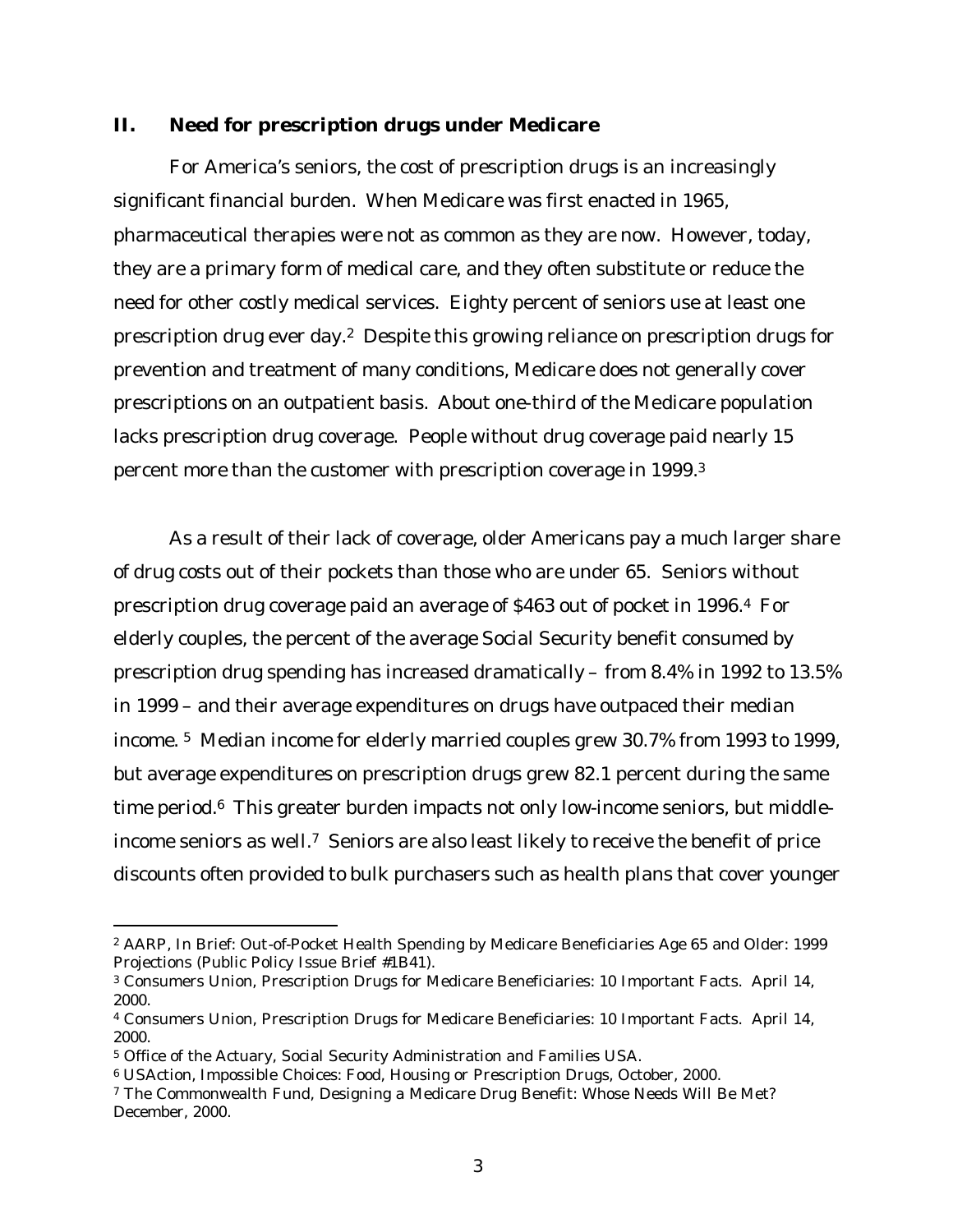populations. <sup>8</sup> Thus, America's seniors are forced to make difficult choices between the prescription drugs they need and other necessities of life, from food, clothing and shelter to other medical services and transportation.

<sup>8</sup> Consumers Union, Prescription Drugs for Medicare Beneficiaries: 10 Important Facts. April 14, 2000.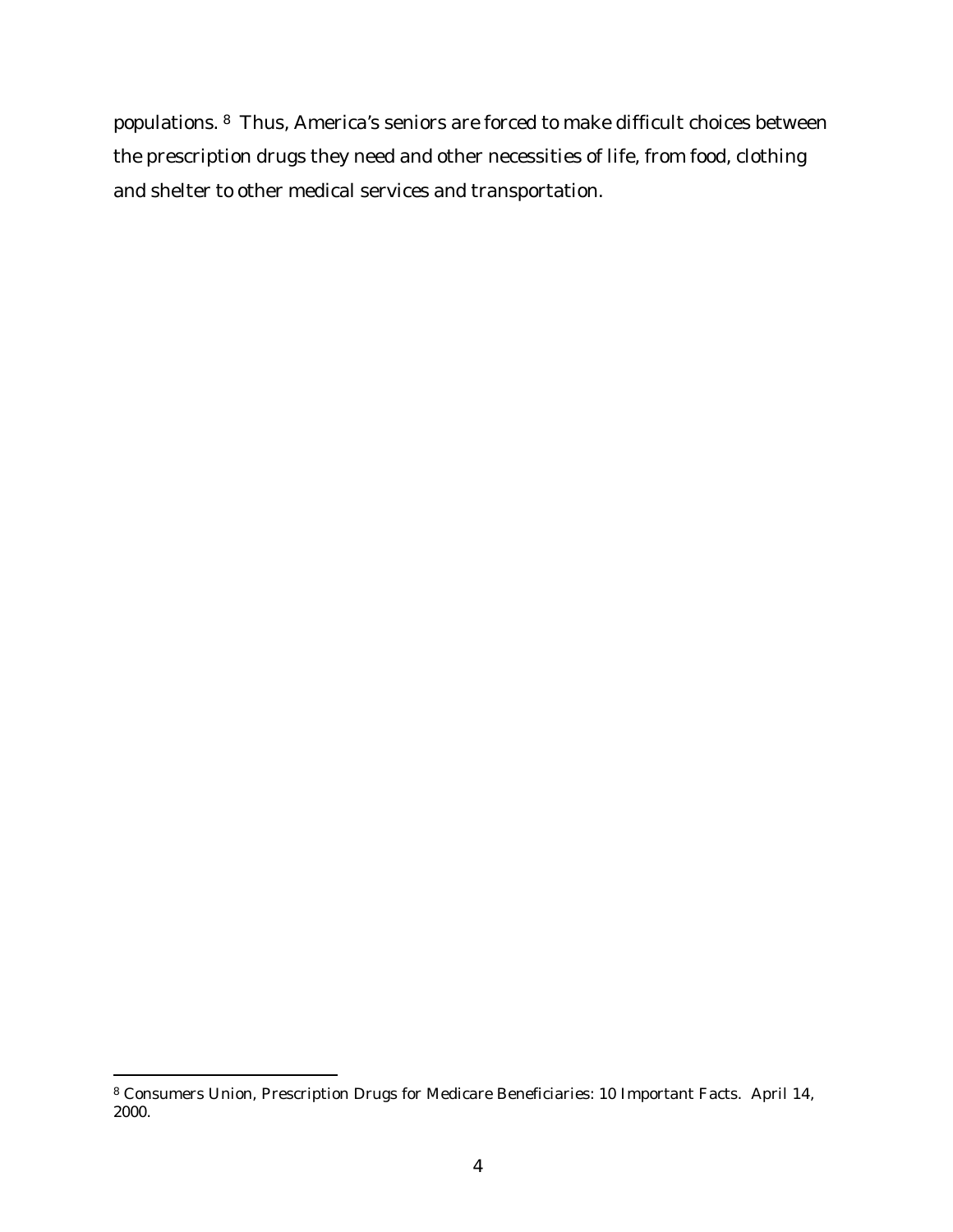#### **III. The Comprehensive Prescription Drug Plan**

Given the increasing importance and soaring costs of prescription drugs, seniors need a real legislative remedy – one that is universal, comprehensive, voluntary and affordable. Such a plan should build on Medicare, a successful existing health care coverage mechanism that also offers the additional benefit of its unique tremendous purchasing power as an effective mechanism for containing prescription drug prices.

In contrast, the Bush "Helping Hand" drug proposal gives a check to the states, with few guarantees that seniors will get access to the prescription drugs they need. The plan also continues to pad the profits of pharmaceutical companies by doing almost nothing to address the high cost of prescription drugs.

While a Medicare prescription drug program would extend a successful and familiar program for hospital and physician services to 94 percent of all seniors, existing state-based, low-income programs enroll only a minority of seniors. Coverage can also be more cost effectively provided under Medicare because it can negotiate lower prices for prescription medications using its vast purchasing power.

Under the Bush drug plan, only one percent of Medicare beneficiaries would receive direct compensation for their high drug costs because just one percent of Medicare beneficiaries spend more than the plan's threshold of \$6,000 a year out-ofpocket on prescription drugs.

The comprehensive plan used for comparison in this study is a Medicare plan with a \$23 per month premium, an 80% Medicare/20% individual copay and a \$4,000 cap on out of pocket expenditures. Its estimated cost over ten years is \$885 billion. <sup>9</sup>, 10

<sup>9</sup> Estimate by Joint Economic Committee.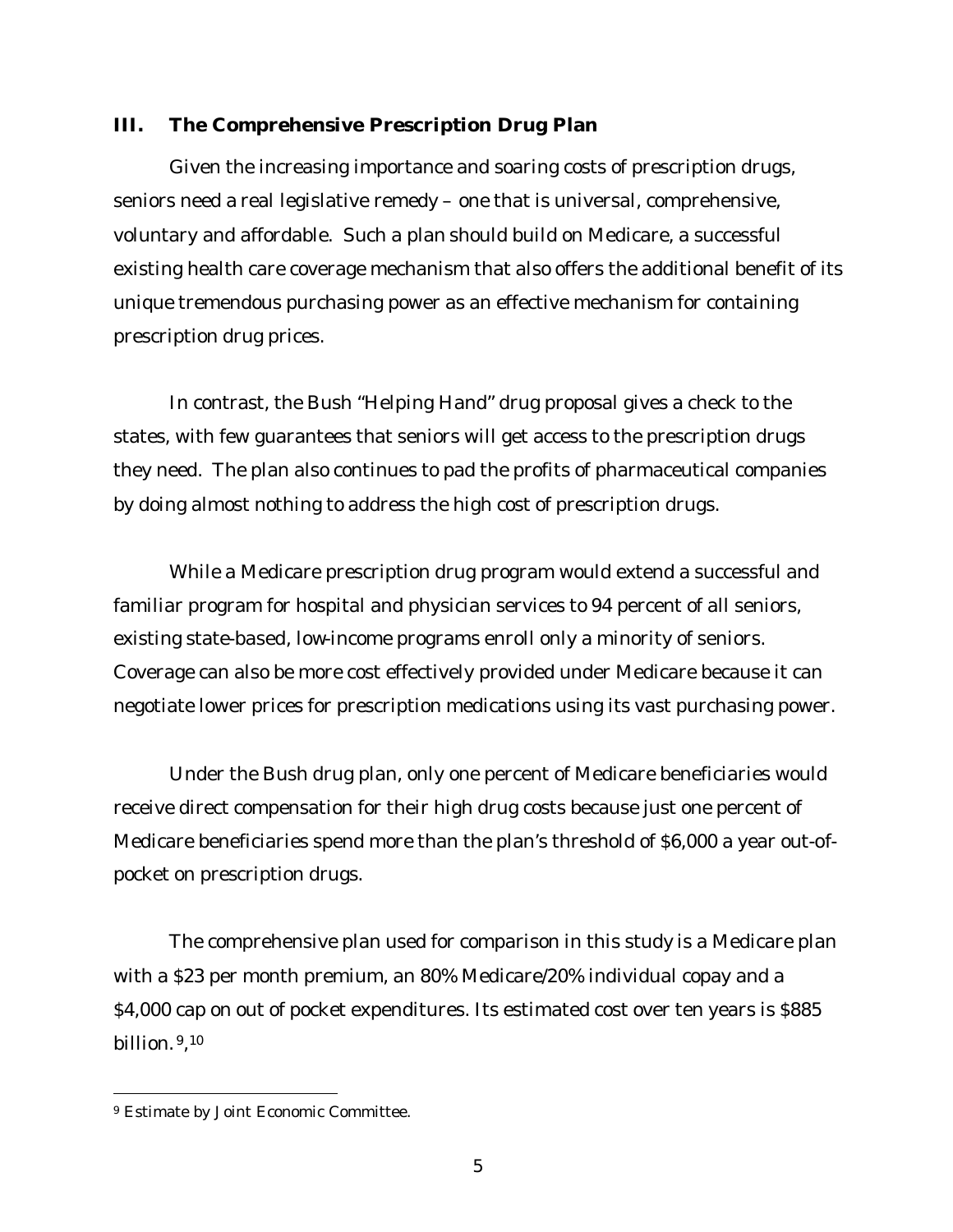#### **IV. The Beneficiaries of the Bush Tax Plan**

President Bush has submitted a tax cut proposal to Congress patterned after the \$1.6 trillion ten-year tax reduction proposal he made during the 2000

presidential campaign. Bush asserts that the

"average" family will receive a tax cut of \$1,600. But this claim is false. In fact, nine out of ten taxpayers would receive less than \$1,600 in tax cuts; 27 percent would receive no tax cut at all. In 1999 dollars, the typical single taxpayer would get only \$249 a year from the Bush plan, even when it is fully in place in 2008; the typical couple would save \$1,028; and overall, the median tax cut would be only \$453.<sup>11</sup>

In contrast, the top one percent of earners would receive an average annual tax cut of \$46,000 (in 1999 dollars) – 200 times more than the typical taxpayer.<sup>12</sup>

| George W. Bush's Tax Plan              |  |  |
|----------------------------------------|--|--|
| (Annual effects at 1999 income levels) |  |  |

| <b>Income Group</b> | Average<br><b>Tax Cut</b> | % of Total<br><b>Tax Cut</b> |
|---------------------|---------------------------|------------------------------|
| Lowest 20%          | $$ -42$                   | 0.8%                         |
| Second 20%          | $-187$                    | 3.5%                         |
| Middle 20%          | $-453$                    | 8.4%                         |
| Fourth 20%          | $-876$                    | 16.2%                        |
| <b>Next 15%</b>     | $-1.447$                  | 20.1%                        |
| Next 4%             | $-2,253$                  | 8.4%                         |
| Top 1%              | $-46,072$                 | 42.6%                        |
| <b>ALL</b>          | $$ -1,070$                | 100.0%                       |
| <b>ADDENDUM</b>     |                           |                              |
| Bottom 60%          | $$ -227$                  | 12.6%                        |
| <b>Top 10%</b>      | $-6,410$                  | 59.4%                        |

Over ten years, the wealthiest one percent will

receive a total of \$774 billion in tax cuts under the Bush plan — 43 percent of the total proposed tax cuts.13 For this narrow slice of the population— whose incomes will average \$1.1 million in 2003 — the Bush tax plan offers total tax cuts over ten years that would average more than \$563,000 each.

<sup>12</sup> *Ibid*.

<sup>10</sup> See chart, p. 8, line 2

<sup>11</sup> Citizens for Tax Justice, August 1999.

<sup>&</sup>lt;sup>13</sup> This figure is based on the sum of the year-by-year tax cuts for the top one percent under Bush's tax plan as proposed. It does not include any suggested or likely increases in the size of the Bush tax cuts, such as phasing it in earlier or adjusting the Alternative Minimum tax, nor does it include the additional interest on the national debt that the tax cuts would entail. The only adjustment to the May 1999 Joint Committee on Taxation tax cut estimates for the Bush plan was to update those estimates to match the new economic and revenue projections from the Congressional Budget Office. Source: Citizens for Tax Justice, based on data from the Institute on Taxation and Economic Policy Tax Model (Feb. 2001); the Joint Committee on Taxation (May 1990); and the Congressional Budget Office (Jan. 2001).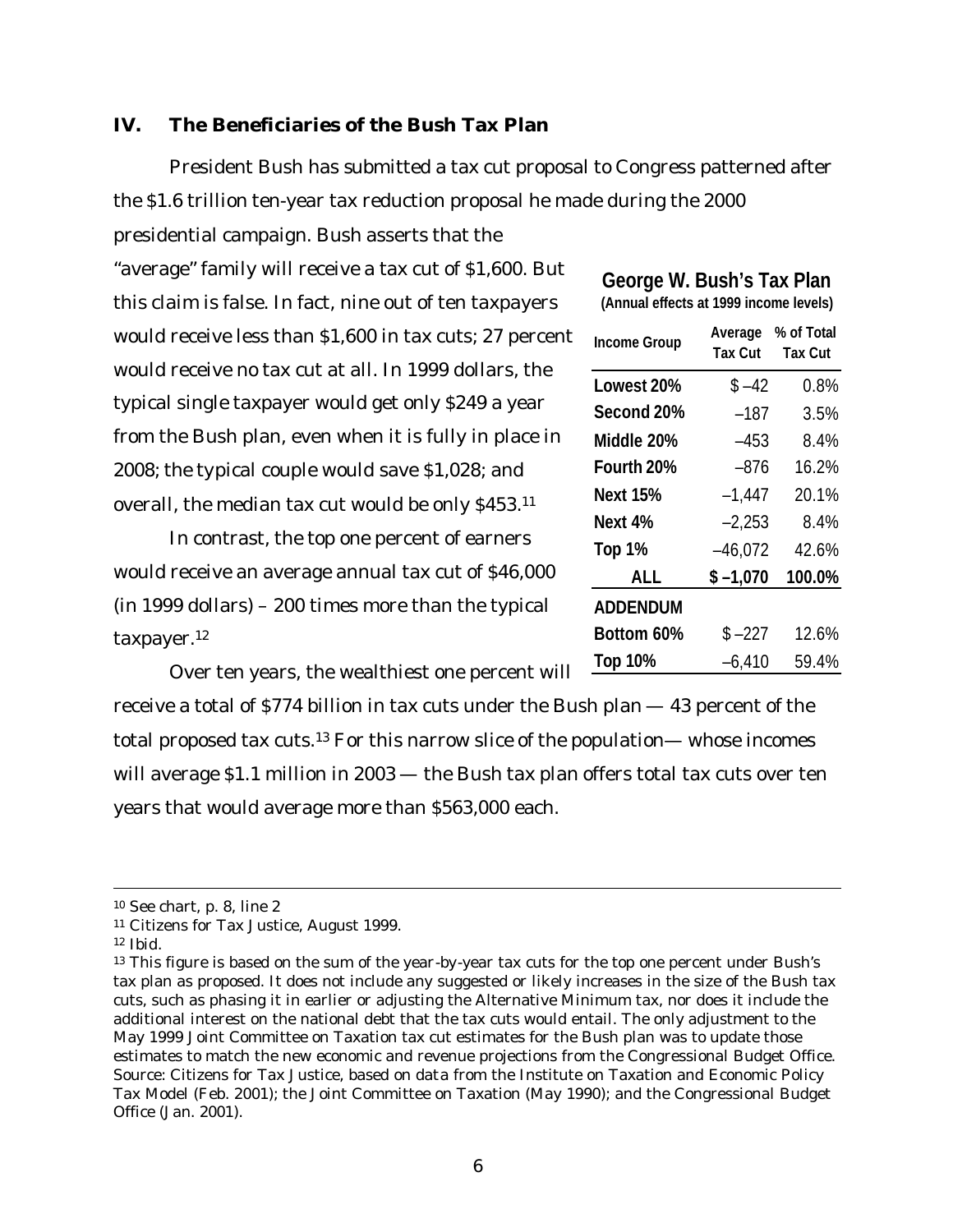#### **IV. Comparison — tax cuts for the wealthy vs. drug benefits for seniors**

Over ten years, Bush's tax cuts for the best-off one percent would cost \$774 billion. This alone is equal to 88 percent of the \$885 billion ten-year cost of a comprehensive Medicare prescription drug benefit. The combination of what Bush has already budgeted \$48 billion over four years for his barebones prescription drug proposal plus his tax cuts for the top one percent over ten years is equal to 93 percent of the cost of a comprehensive Medicare prescription drug benefit that would provide real coverage for all seniors. If we extend Bush's drug plan over *ten years* and add that cost to the size of his tax cuts for the best-off one percent, then the sum equals 105 percent of the cost of a comprehensive prescription drug plan.

In other words, were we to forgo Bush's tax cuts for the top one percent, we would have the resources available to pay for a truly comprehensive prescription drug benefit for seniors.

| \$-billions                                                               | 2002          | 2003          | 2004          | 2005          | 2006          | 2007          | 2008          | 2009          | 2010          | 2011          | $02 - 11$             |
|---------------------------------------------------------------------------|---------------|---------------|---------------|---------------|---------------|---------------|---------------|---------------|---------------|---------------|-----------------------|
| Bush tax cuts to the top 1%<br>(calendar years)                           | \$18.6        | \$25.3        | \$41.7        | \$60.0        | \$78.6        | \$94.4        | \$104.8       | \$109.7       | \$116.9       | 124.4<br>\$   | \$774.4               |
| High-quality prescription drug plan<br>(fiscal years)                     | 33.9          | 52.3          | 60.5          | 69.4          | 80.2          | 92.7          | 103.6         | 116.0         | 130.1         | 146.0         | 884.7                 |
| Tax cuts to top 1% as % of drug plan                                      | 55%           | 48%           | 69%           | 86%           | 98%           | 102%          | 101%          | 95%           | 90%           | 85%           | 88%                   |
| Bush drug plan, 4 years                                                   | \$7.3         | \$11.3        | \$12.4        | \$13.6        | \$3.5         | \$            |               | \$            |               |               | \$48.0                |
| Net cost of high-quality drug plan in<br>excess of Bush short-term plan   | \$26.6        | \$41.0        | \$48.1        | \$55.8        | \$76.7        | \$92.7        | \$103.6       | \$116.0       | \$1<br>30.1   | \$146.0       | \$836.7               |
| Top 1% tax cuts as % of net drug cost                                     | 70%           | 62%           | 87%           | 108%          | 102%          | 102%          | 101%          | 95%           | 90%           | 85%           | 93%                   |
| Bush drug plan if continued for 10 yrs                                    | \$7.3         | \$11.3        | \$12.4        | \$13.6        | \$14.6        | \$15.6        | \$16.7        | \$17.9        | \$19.1        | \$20.4        | \$148.8               |
| Net cost of high-quality drug plan in<br>excess of Bush plan if continued | \$26.6        | \$41.0        | \$48.1        | \$55.8        | \$65.6        | \$77.1        | \$86.9        | \$98.2        | \$111.0       | \$125.5       | \$735.9               |
| Top 1% tax cuts as % of net drug cost                                     | 70%           | 62%           | 87%           | 108%          | 120%          | 122%          | 121%          | 112%          | 105%          | 99%           | 105%                  |
| <b>ADDENDUM:</b>                                                          |               |               |               |               |               |               |               |               |               |               |                       |
| Number in top 1% (million)<br>Average tax cuts, top 1%                    | 1.3<br>14,120 | 1.3<br>19,100 | 1.3<br>31,080 | 1.4<br>44,290 | 1.4<br>57,480 | 1.4<br>68,340 | 1.4<br>75,120 | 1.4<br>77,900 | 1.4<br>82,190 | 1.4<br>86,560 | 10 years<br>\$563,250 |
|                                                                           |               |               |               |               |               |               |               |               |               |               |                       |

**Bush tax cuts for the best-off 1% compared to the cost of a high-quality prescription drug plan for seniors**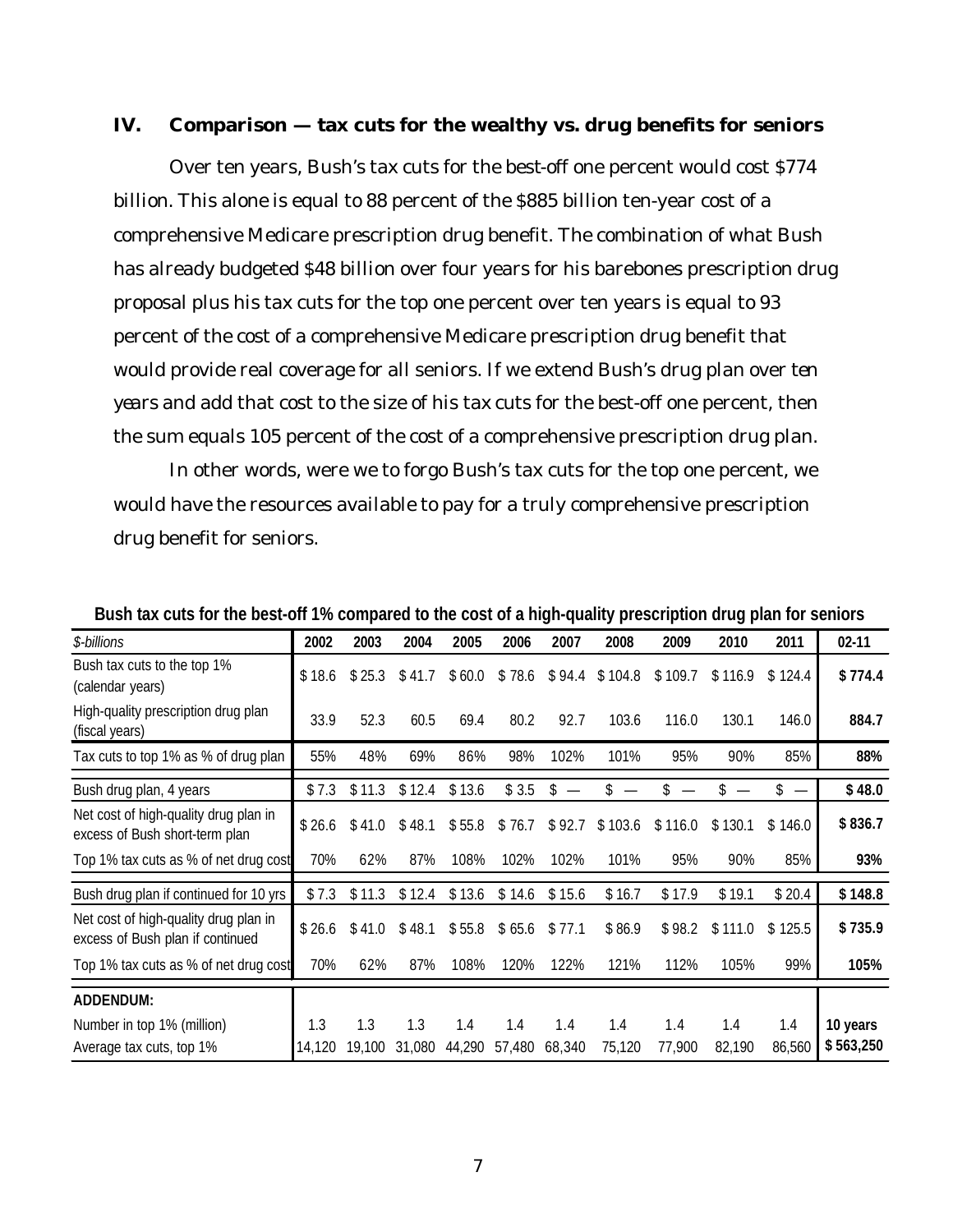

*\*Figures assume Bush's 4-year \$48 billion drug plan is extended for 10 years.*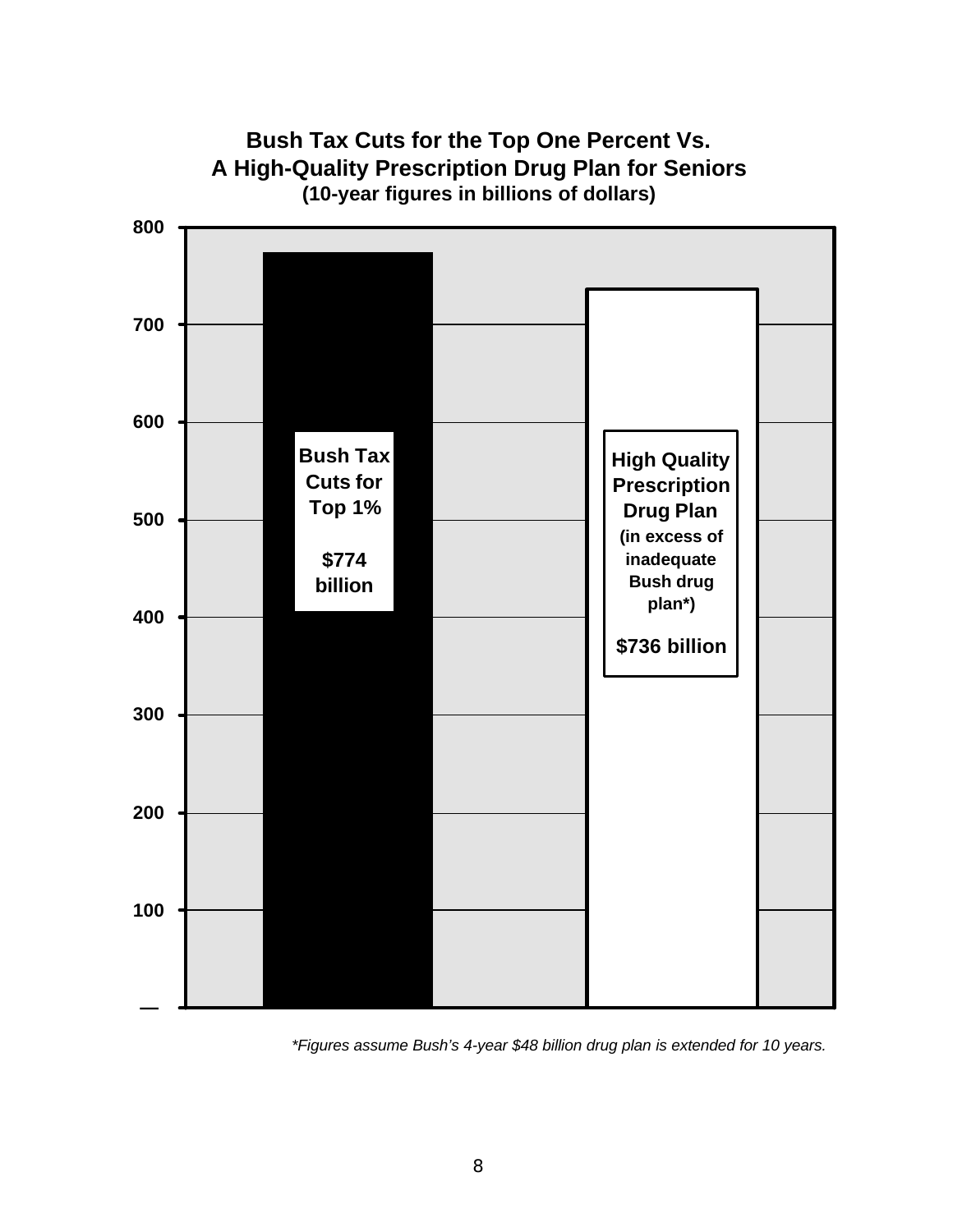#### **V. Conclusion**

In evaluating the Bush tax proposal, Congress and the public face a stark choice: Does America need a huge tax cut for those at the very top of the income scale? Or would we prefer a comprehensive prescription drug plan for seniors?

President Bush has made his preference known, in favor of huge upperincome tax breaks and against an adequate prescription drug plan. Whether Congress and the public will find the President's priorities attractive remains to be seen.